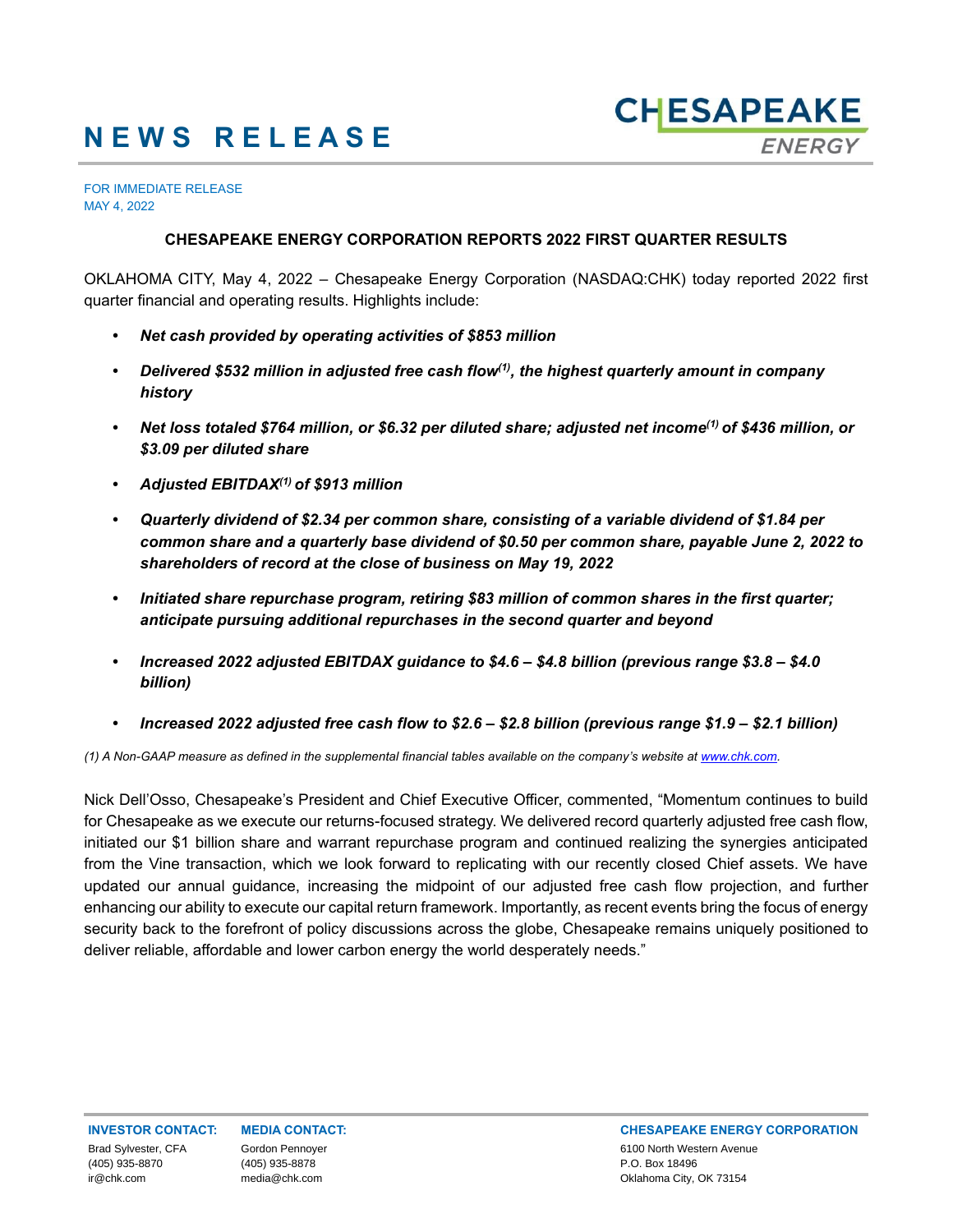## *Dividend Update*

During the first quarter of 2022, Chesapeake generated \$853 million of operating cash flow and had \$19 million of cash on hand at quarter-end. Consistent with the company's cash return framework, Chesapeake plans to pay its base and variable dividend on June 2, 2022 to shareholders of record at the close of business on May 19, 2022. The total common stock dividend, including the variable and base components, is calculated as follows:

| 1Q 2022    |
|------------|
| \$<br>853  |
| 344        |
| 23         |
| 532        |
| 64         |
| \$<br>234  |
| 127        |
| \$<br>1.84 |
| \$<br>0.50 |
| \$<br>2.34 |
|            |

*(1) Basic common shares outstanding as of the declaration date of 5/4/2022. Assumes no exercise of warrants between dividend declaration date and dividend record date.*

## *Operations Update*

Chesapeake's net production rate in the first quarter of 2022 was approximately 620,000 boe per day (approximately 87% natural gas and 13% total liquids), utilizing an average of 13 rigs to drill 41 wells and place 43 wells on production. For more information on each of its operating areas, including projections for activity, well statistics and pricing, Chesapeake has posted slides on its website at [www.chk.com.](http://investors.chk.com/presentations)

On March 9, 2022, Chesapeake closed its previously announced acquisition of Chief E&D Holdings, LP and affiliates of Tug Hill, Inc. Chesapeake expects the integration of the Chief and Tug Hill assets into its legacy Marcellus Shale operations to be largely completed by the third quarter of 2022. Additionally, on March 25, 2022, Chesapeake closed its previously announced sale of its Powder River Basin asset.

Chesapeake plans to host an Analyst Day on its Oklahoma City campus in the Fall of 2022 to provide additional details regarding its assets, operations and long-term outlook.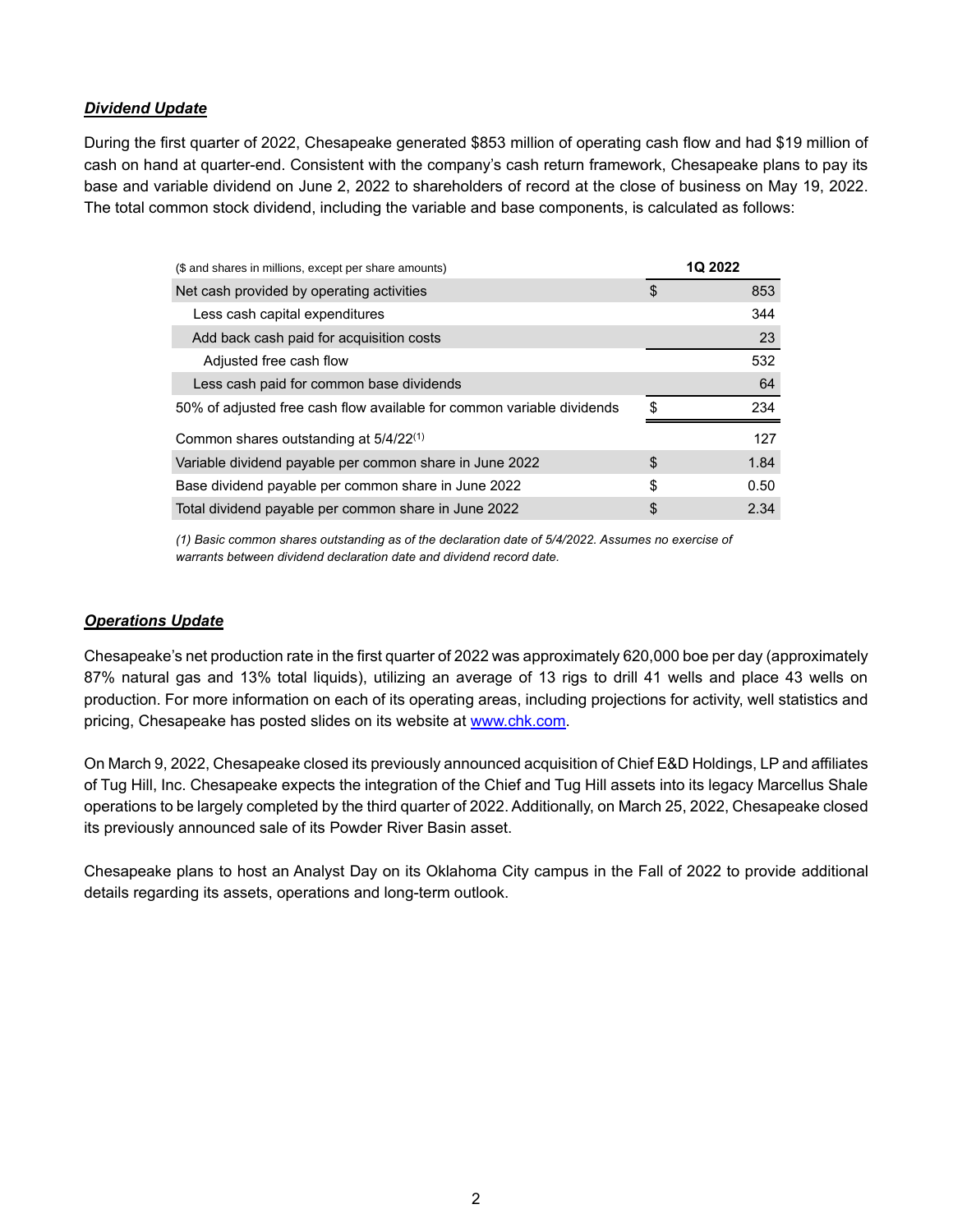### *Conference Call Information*

Chesapeake will conduct a conference call to discuss these results on Thursday, May 5, 2022 at 9:00 am EDT. The telephone number to access the conference call is 888-317-6003 or 412-317-6061 for international callers. The passcode for the call is 3710649.

#### *Financial Statements, Non-GAAP Financial Measures and 2022 Guidance and Outlook Projections*

The company's 2022 first quarter financial and operational results, along with non-GAAP measures that adjust for items that are typically excluded by securities analysts, are available on the company's website. Such non-GAAP measures should be not considered as an alternative to GAAP measures. Reconciliations of these non-GAAP measures and other disclosures are provided with the supplemental financial tables available on the company's website at [www.chk.com.](http://investors.chk.com/presentations) Management's updated guidance for 2022 can be found on the company's website at [www.chk.com.](http://investors.chk.com/presentations)

*Headquartered in Oklahoma City, Chesapeake Energy Corporation is powered by dedicated and innovative employees who are focused on discovering and responsibly developing our leading positions in top U.S. oil and gas plays. With a goal to achieve net-zero direct GHG emissions by 2035, Chesapeake is committed to safely answering the call for affordable, reliable, lower carbon energy.* 

#### *Forward-Looking Statements*

*This news release and the accompanying outlook include "forward-looking statements" within the meaning of Section 27A of the Securities Act of 1933 and Section 21E of the Securities Exchange Act of 1934. Forward-looking statements are statements other than statements of historical fact. They include statements that give our current expectations, management's outlook guidance or forecasts of future events, expected natural gas and oil growth trajectory, projected cash flow and liquidity, our ability to enhance our cash flow and financial flexibility, dividend plans, future production and commodity mix, plans and objectives for future operations, ESG initiatives, the ability of our employees, portfolio strength and operational leadership to create long-term value, and the assumptions on which such statements are based. Although we believe the expectations and forecasts reflected in our forward-looking statements are reasonable, they are inherently subject to numerous risks and uncertainties, most of which are difficult to predict and many of which are beyond our control. No assurance can be given that such forward-looking statements will be correct or achieved or that the assumptions are accurate or will not change over time.*

*Factors that could cause actual results to differ materially from expected results include those described under "Risk Factors" in Item 1A of our annual report on Form 10-K and any updates to those factors set forth in Chesapeake's subsequent quarterly reports on Form 10-Q or current reports on Form 8-K (available at [http://www.chk.com/investors/sec-filings\)](http://investors.chk.com/sec-filings). These risk factors include: the ability to execute on our business strategy following emergence from bankruptcy; inflation and commodity price volatility resulting from Russia's invasion of Ukraine, COVID-19 and related supply chain constraints, along with the effect on our business, financial condition, employees, contractors and vendors, and on the global demand for oil and natural gas and U.S. and world financial markets; risks related to the acquisition of Chief E&D Holdings, LP and affiliates of Tug Hill, Inc. (together, "Chief"), including our ability to successfully integrate the business of Chief into the company and achieve the expected synergies from the Chief acquisition within the expected timeframe; the volatility of oil, natural gas and NGL prices; the limitations our level of indebtedness may have on our financial flexibility; our inability to access the capital markets on favorable terms; the availability of cash flows from operations and other funds to fund cash dividends, to finance reserve replacement costs or satisfy our debt obligations; write-downs of our oil and natural gas asset carrying values due to low commodity prices; our ability to replace reserves and sustain production; uncertainties inherent in estimating quantities of oil, natural gas and NGL reserves and projecting future rates of production and the amount and timing of development expenditures; our ability to generate profits or achieve targeted results in drilling and well operations; leasehold terms expiring before production can be established; commodity derivative activities resulting in lower prices realized on oil, natural gas and NGL sales; the need to secure derivative*  liabilities and the inability of counterparties to satisfy their obligations; adverse developments or losses from pending or future